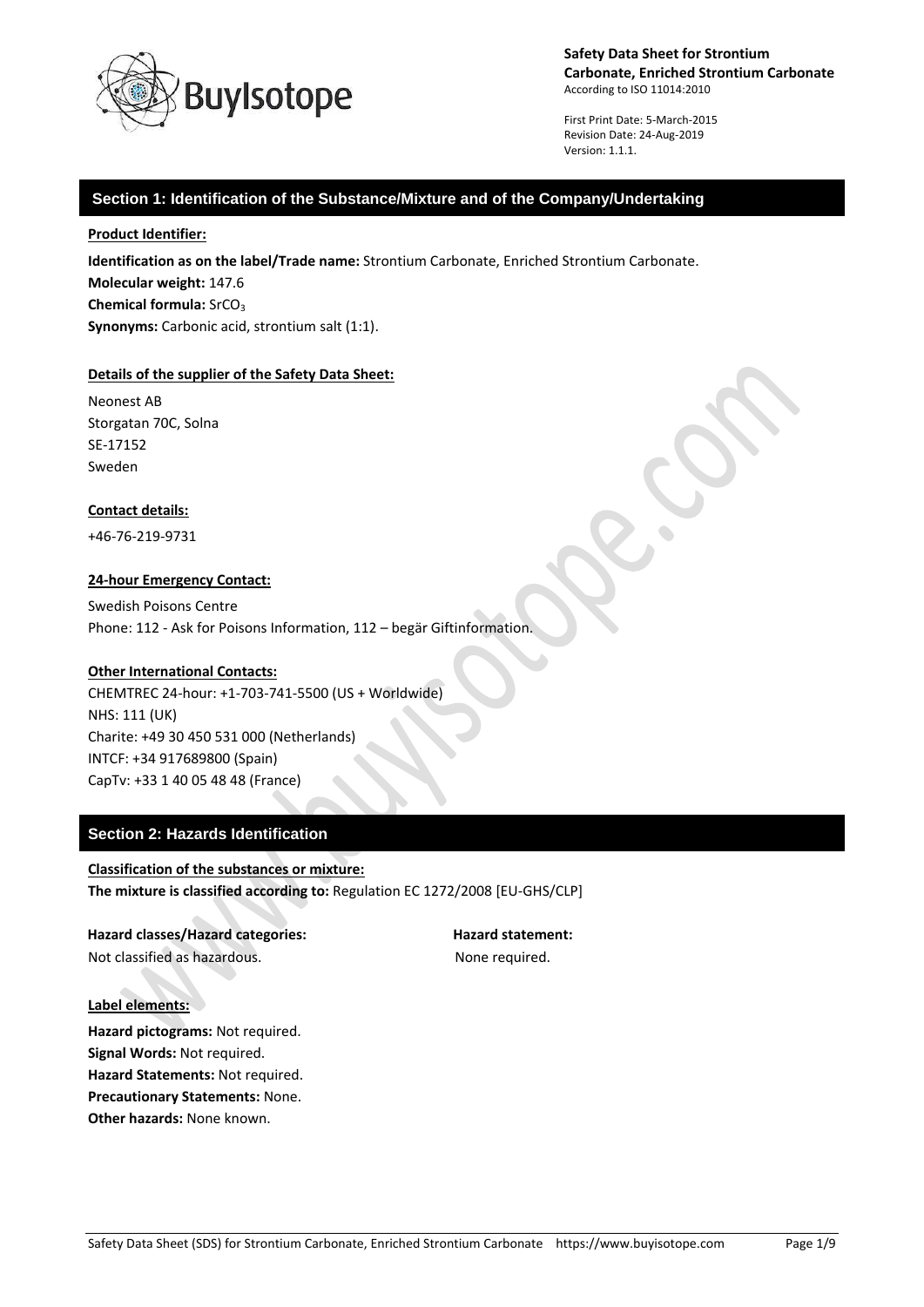

First Print Date: 5-March-2015 Revision Date: 24-Aug-2019 Version: 1.1.1.

# **Section 3: Composition/Information on Ingredients**

**Substance/Mixture:** Substance.

**Ingredients:**

| Substance name (IUPAC/EC) | CAS-No.   | <b>Molecular</b> | Concentration | <b>Classification</b> |
|---------------------------|-----------|------------------|---------------|-----------------------|
|                           | EC-No.    | weight           | % by weight   | EC1272/2008           |
| Strontium carbonate       | 1633-05-2 | 147.6            | >99%          | Not Classified.       |
|                           | 216-643-7 |                  |               |                       |

For explanation of abbreviations see Section 16.

# **Section 4: First-Aid Measures**

#### **Description of first aid measures:**

**In case of inhalation:** Remove to fresh air. If not breathing, give artificial respiration. If breathing is difficult, give oxygen. Get medical attention.

**In case of skin contact:** Wash exposed area with soap and water. Get medical advice if irritation develops.

**In case of eye contact:** Wash thoroughly with running water. Get medical advice if irritation develops.

**In case of ingestion:** If large amounts were swallowed, give water to drink and get medical advice.

# **Most important symptoms and effects, both acute and delayed:**

**Inhalation:** Nuisance dust. May cause coughing or sneezing if inhaled in large amounts. Excessive inhalation of dust may be irritating to the respiratory tract.

**Eyes:** No adverse effects expected, but dust may cause mechanical irritation.

**Skin contact:** No adverse effects expected, but dust may cause mechanical irritation.

**Ingestion:** Large oral dosages may produce gastrointestinal disturbances. Substance has low toxicity but ingestion of large amounts of any carbon dioxide-releasing material may cause discomfort, gas and possibly nausea.

**Indication of any immediate medical attention and special treatment needed:** Treat symptomatically. Show this safety data sheet to a physician or emergency room.

# **Section 5: Fire-Fighting Measures**

**Extinguisher media:**

**Suitable extinguisher media:** Use any means suitable for extinguishing surrounding fire.

**Unsuitable extinguishing media:** None known.

**Special hazards arising from the mixture:** None known.

**Advice for fire-fighters:** In the event of a fire, wear full protective clothing and NIOSH-approved self-contained breathing apparatus with full face piece operated in the pressure demand or other positive-pressure mode.

**Further information:** Standard procedure for chemical fires. Use extinguishing measures that are appropriate to local circumstances and the surrounding environment.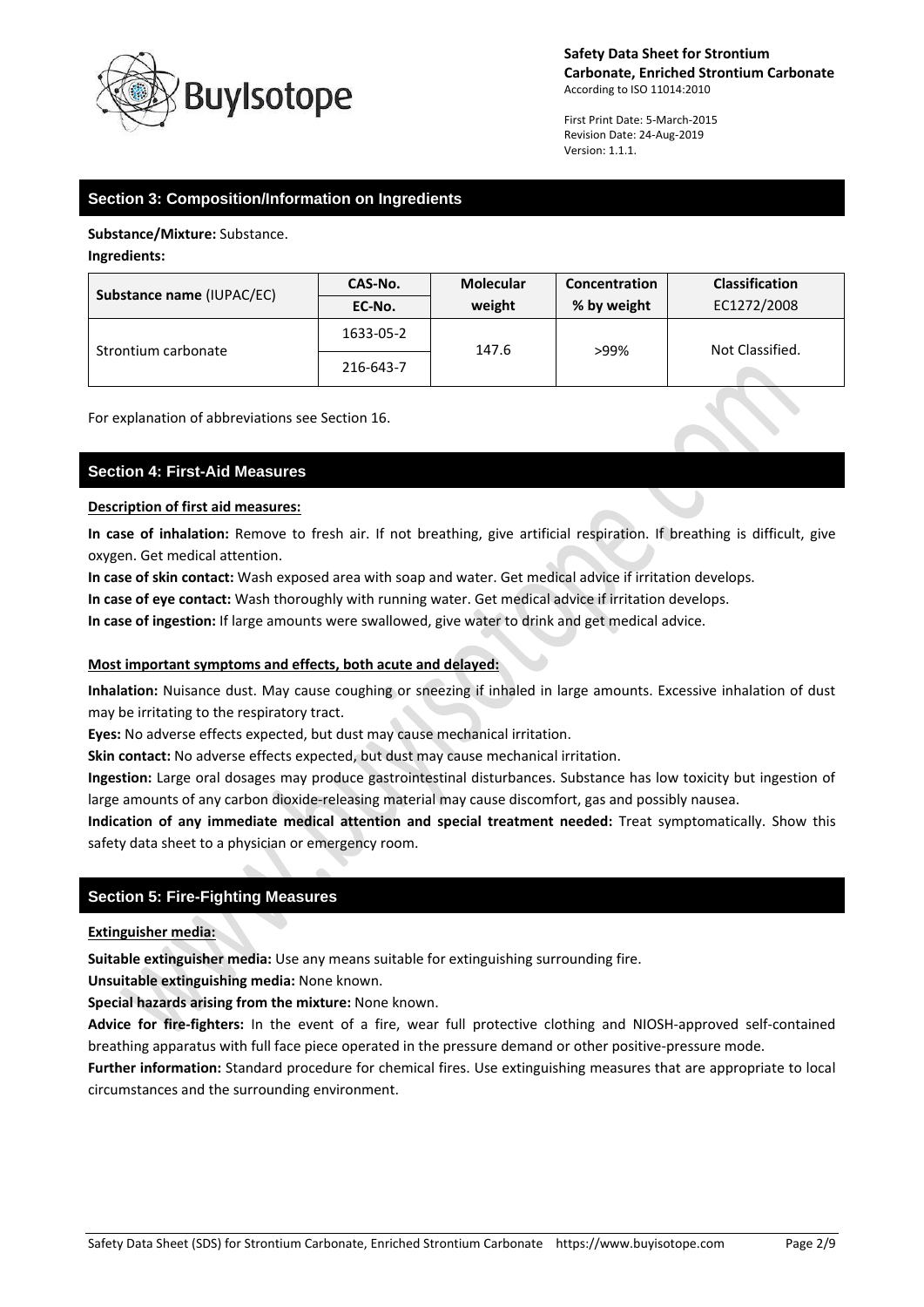

First Print Date: 5-March-2015 Revision Date: 24-Aug-2019 Version: 1.1.1.

# **Section 6: Accidental Release Measures**

#### **Personal precautions, protective equipment and emergency procedures:**

**Personal precautions:** Ventilate area of leak or spill. Wear appropriate personal protective equipment as specified in Section 8.

**Environmental precautions:** Prevent product from entering drains. Prevent further leakage or spillage if safe to do so. Local authorities should be advised if significant spillages cannot be contained.

#### **Methods for containment and cleaning up:**

**Methods for cleaning up:** Sweep up and containerize for reclamation or disposal. Vacuuming or wet sweeping may be used to avoid dust dispersal.

# **Reference to other sections:**

Treat recovered material as described in the section "Disposal considerations".

# **Section 7: Handling and Storage**

# **Precautions for safe handling:**

**Advice on safe handling:** Provide appropriate exhaust ventilation at places where dust is formed. **Hygiene measures:** Do not eat, drink or smoke when using this product.

# **Conditions for safe storage, including incompatibilities:**

**Requirements for storage areas and containers:** Keep in a tightly closed container, stored in a cool, dry, ventilated area. Protect against physical damage. Isolate from acids and alkalis. Containers of this material may be hazardous when empty since they retain product residues (dust, solids); observe all warnings and precautions listed for the product.

# **Section 8: Exposure Controls/Personal Protection**

# **Control parameters:**

**Occupational exposure limits:**

**OSHA Permissible Exposure Limit (PEL):** 15 mg/m<sup>3</sup> total dust, 5 mg/m<sup>3</sup> respirable fraction for nuisance dusts. **ACGIH Threshold Limit Value (TLV):** 10 mg/m<sup>3</sup> total dust containing no asbestos and < 1% crystalline silica for Particulates Not Otherwise Classified (PNOC).

# **Exposure controls:**

**Appropriate engineering controls:** A system of local and/or general exhaust is recommended to keep employee exposures below the Airborne Exposure Limits. Local exhaust ventilation is generally preferred because it can control the emissions of the contaminant at its source, preventing dispersion of it into the general work area.

# **Individual protection measures, such as personal protective equipment:**

**Eye/face protection:** Use chemical safety goggles. Maintain eye wash fountain and quick drench facilities in work area.

**Hand protection:** Use chemical resistant gloves. Examples of preferred glove barrier materials include: Butyl rubber, Neoprene, Nitrile/butadiene rubber, Polyethylene, Ethyl vinyl alcohol laminate, polyvinyl alcohol, Polyvinyl chloride. **Body protection:** Wear protective gear as appropriate.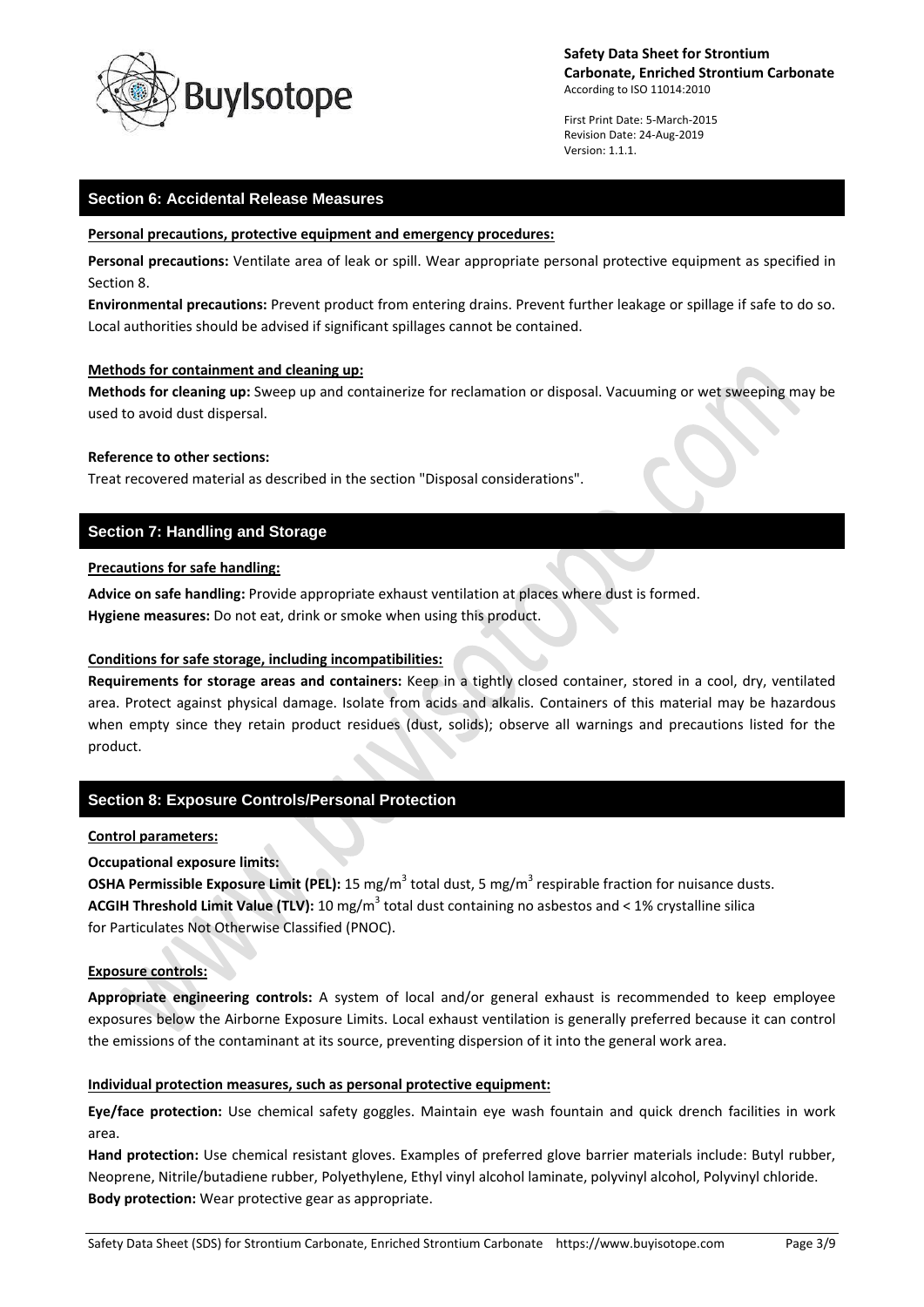

First Print Date: 5-March-2015 Revision Date: 24-Aug-2019 Version: 1.1.1.

**Respiratory protection:** If the exposure limit is exceeded and engineering controls are not feasible, a NIOSH-approved half face-piece particulate respirator (NIOSHtype N95 or better filters) may be worn for up to ten times the exposure limit or the maximum use concentration specified by the appropriate regulatory agency or respirator supplier, whichever is lowest. A full-face piece particulate respirator (NIOSH-type N100 filters) may be worn up to 50 times the exposure limit, or the maximum use concentration specified by the appropriate regulatory agency, or respirator supplier, whichever is lowest. If oil particles (e.g. lubricants, cutting fluids, glycerine, etc.) are present, use a NIOSHtype R or P filter. For emergencies or instances where the exposure levels are not known, use a full-face piece positive pressure, air-supplied respirator.

# **Section 9: Physical and Chemical Properties**

# **Information on basic physical and chemical properties**

**Appearance (form):** Solid (powder). **Colour:** White. **Odour:** Odourless. **Odour threshold:** No data available. **Molecular Weight:** 147.6 **pH (concentration):** No data available. **Melting point/range (°C):** 1100 °C **Boiling point/range (°C):** No data available. **Freezing point (°C):** No data available. **Flash point (°C):** No data available. **Evaporation rate:** No data available. **Flammability (solid, gas):** No data available. **Ignition temperature (°C):** No data available. **Upper/lower flammability/explosive limits:** No data available. **Vapour pressure (20 °C):** No data available. **Vapour density:** No data available. **Relative density (25 °C):** 3.5 **Water solubility (g/L) at 20 °C:** Negligible. **n-Octanol/Water partition coefficient**: No data available. **Auto-ignition temperature:** No data available. **Decomposition temperature:** No data available. **Viscosity, dynamic (mPa s):** No data available. **Explosive properties:** The substance or mixture is not classified as explosive. **Oxidising properties:** The substance or mixture is not classified as oxidizing.

# **Section 10: Stability and Reactivity**

**Reactivity:** No dangerous reaction known under conditions of normal use.

**Chemical stability:** Stable under normal conditions.

**Possibility of hazardous reactions:** No dangerous reaction known under conditions of normal use.

**Conditions to avoid:** None known.

**Incompatible materials:** Acids, strong oxidizing agents.

**Hazardous decomposition products:** May produce oxides of carbon.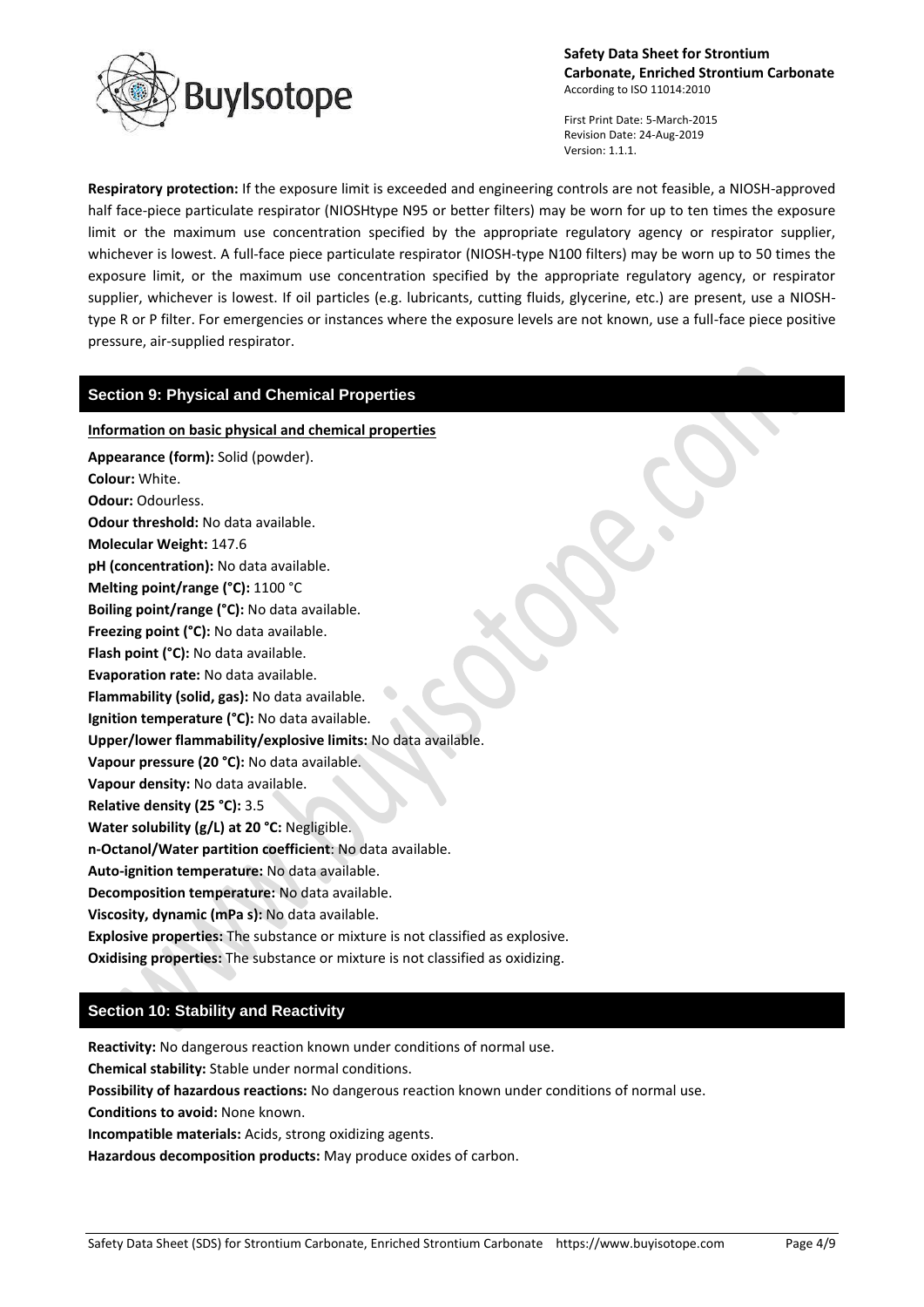

First Print Date: 5-March-2015 Revision Date: 24-Aug-2019 Version: 1.1.1.

# **Section 11: Toxicological Information**

#### **Information on toxicological effects:**

Not classified based on available information.

#### **Classification according to GHS (1272/2008/EG, CLP)**

#### **Skin corrosion/irritation:**

Not classified based on available information.

#### **Serious eye damage/eye irritation:**

Not classified based on available information.

#### **Respiratory or skin sensitisation:**

Not classified based on available information.

#### **Germ cell mutagenicity:**

Not classified based on available information.

#### **Carcinogenicity:**

IARC: No component of this product present at levels greater than or equal to 0.1% is identified as a probable, possible or confirmed human carcinogen by IARC.

ACGIH: No component of this product present at levels greater than or equal to 0.1% is identified as a carcinogen or potential carcinogen by ACGIH.

NTP: No component of this product present at levels greater than or equal to 0.1% is identified as a known or anticipated carcinogen by NTP.

OSHA: No component of this product present at levels greater than or equal to 0.1% is identified as a carcinogen or potential carcinogen by OSHA.

#### **Reproductive toxicity:**

Not classified based on available information.

# **Specific target organ toxicity – single exposure (STOT):**

Not classified based on available information.

# **Specific target organ toxicity (STOT) – repeated exposure:**

Not classified based on available information.

# **Aspiration toxicity:**

Not classified based on available information.

# **Section 12: Ecological Information**

**Toxicity:** No data available.

**Persistence and degradability:** No data available.

**Bioaccumulative potential:** No data available.

**Mobility in soil:** No data available.

**Results of PBT& vPvB assessment:** Not relevant.

**Other adverse effects:** No data available.

# **Section 13: Disposal Considerations**

**Waste treatment methods:** Whatever cannot be saved for recovery or recycling should be managed in an appropriate and approved waste disposal facility. Processing, use or contamination of this product may change the waste management options. Dispose of unused product in accordance with local and national environmental regulations.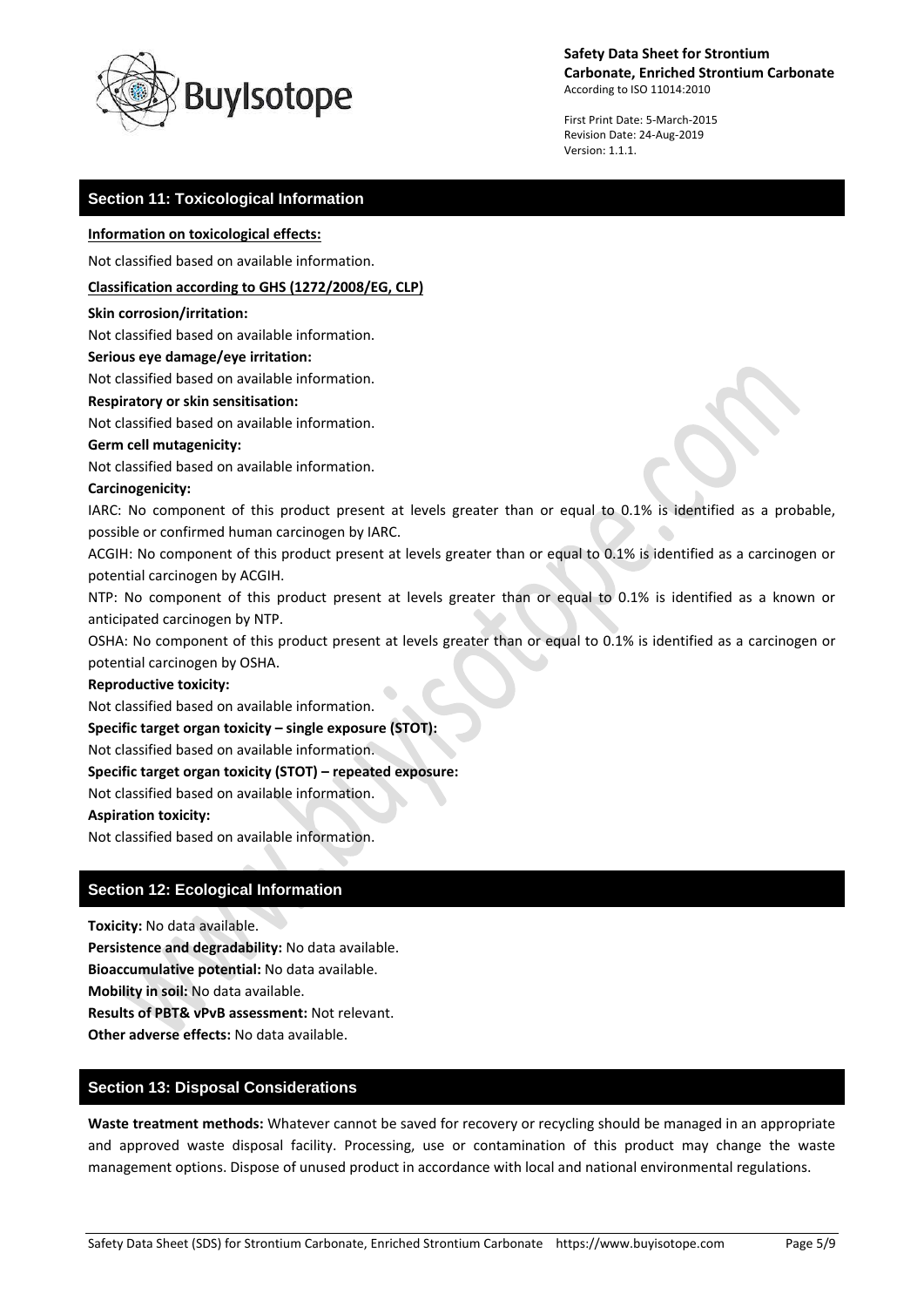

First Print Date: 5-March-2015 Revision Date: 24-Aug-2019 Version: 1.1.1.

# **Section 14: Transport Information**

**UN number:** Not regulated as a dangerous good.

**UN proper shipping name:** Not regulated as a dangerous good.

**Transport hazard class(es):** Not regulated as a dangerous good.

**Packing group:** Not regulated as a dangerous good.

**Environmental hazards:** Not regulated as a dangerous good.

**Special precautions for user:** Not dangerous goods in the meaning of ADR/RID, ADN, IMDG-Code, ICAO/IATA-DGR. **Transport in bulk according to Annex II of Marpol and the IBC Code:** Not applicable.

# **Section 15: Regulatory Information**

**EU regulations:**

**Regulation (EC) No. 1005/2009 on substances that deplete the ozone layer, Annex I and II, as amended**

Not listed.

**Regulation (EC) No. 850/2004 on persistent organic pollutants, Annex I**

Not listed.

**Regulation (EU) No. 649/2012 concerning the export and import of dangerous chemicals, Annex I, Part 1 as amended**

Not listed.

**Regulation (EU) No. 649/2012 concerning the export and import of dangerous chemicals, Annex I, Part 2 as amended**

Not listed.

**Regulation (EU) No. 649/2012 concerning the export and import of dangerous chemicals, Annex I, Part 3 as amended**

Not listed.

**Regulation (EU) No. 649/2012 concerning the export and import of dangerous chemicals, Annex V as amended** Not listed.

**Regulation (EC) No. 166/2006 Annex II Pollutant Release and Transfer Registry**

Not listed.

**Regulation (EC) No. 1907/2006, REACH Article 59(10) Candidate List as currently published by ECHA** Not listed.

# **Authorisations:**

**Regulation (EC) No. 1907/2006, REACH Annex XIV Substances subject to authorization, as amended** Not listed.

# **Restrictions on use:**

**Regulation (EC) No. 1907/2006 Annex XVII Substances subject to restriction on marketing and use** Not regulated.

**Regulation (EC) No. 1907/2006, REACH Annex XVII Substances subject to restriction on marketing and use as amended**

Not listed.

**Directive 2004/37/EC on the protection of workers from the risks related to exposure to carcinogens and mutagens at work**

Not regulated.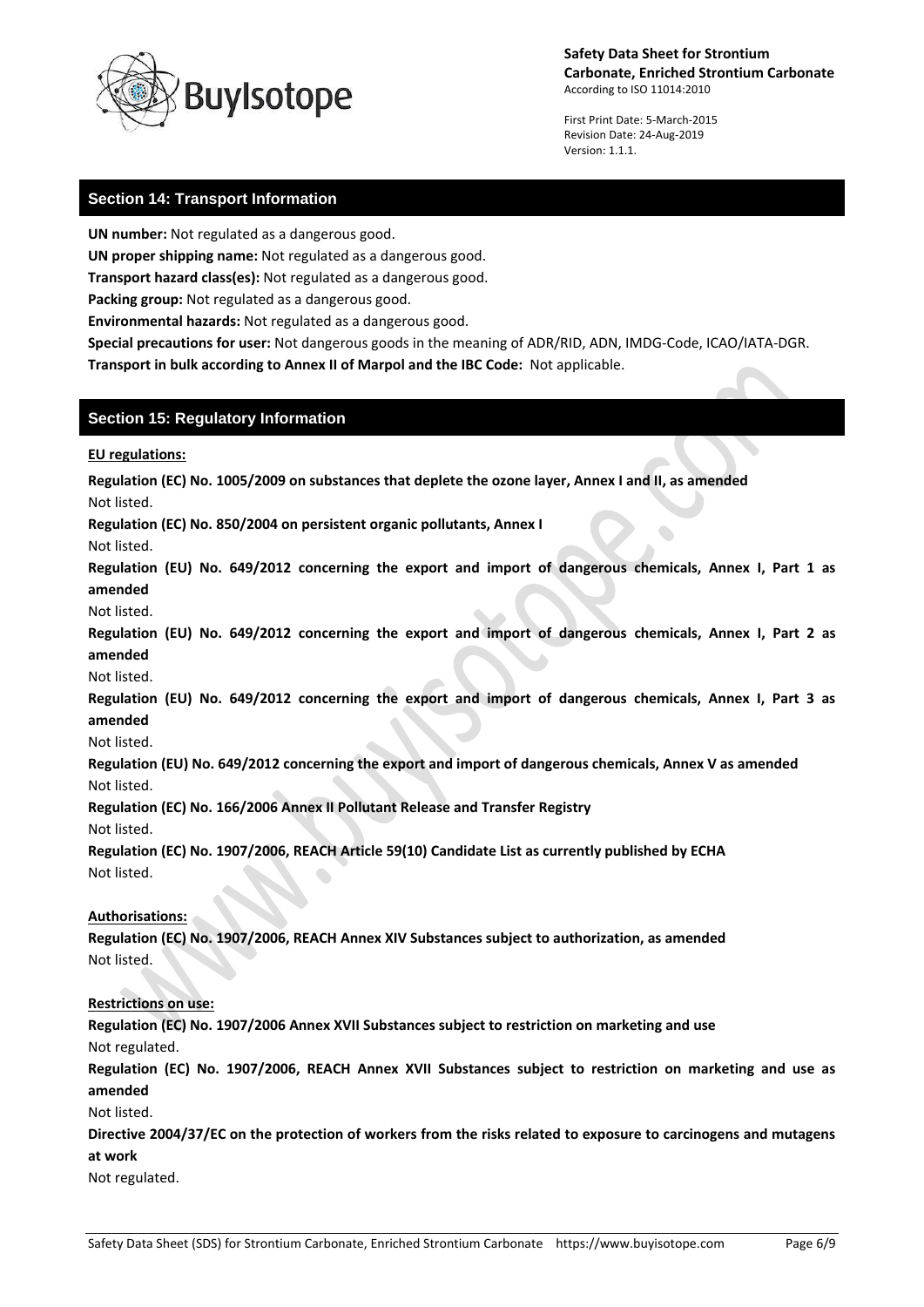

First Print Date: 5-March-2015 Revision Date: 24-Aug-2019 Version: 1.1.1.

 $\bullet$ 

**Directive 92/85/EEC: on the safety and health of pregnant workers and workers who have recently given birth or are breastfeeding.**

Not regulated.

**Other EU regulations:**

**Directive 2012/18/EU on major accident hazards involving dangerous substances**

Not listed.

**Directive 98/24/EC on the protection of the health and safety of workers from the risks related to chemical agents at work.**

Always applicable.

**Directive 94/33/EC on the protection of young people at work** Not listed.

**Other regulations:** The product is classified and labelled in accordance with EC directives or respective national laws. This Safety Data Sheet complies with the requirements of Regulation (EC) No 1907/2006, as amended.

**USA / Toxic Substances Control:** In compliance with inventory.

**Australia / Inventory of Chemical Substances (AICS):** In compliance with inventory.

**Canada / Domestic Substances List (DSL):** In compliance with inventory.

**Korea / Existing Chemicals Inventory (KECI (KR)):** In compliance with inventory.

**EU list of existing chemical substances (EINECS):** In compliance with inventory.

**Japan / Inventory of Existing & New Chemical Substances (ENCS):** In compliance with inventory.

**Inventory of Existing Chemical Substances (China) (IECS):** In compliance with inventory.

**Philippines / Inventory of Chemicals and Chemical Substances (PICCS):** In compliance with inventory.

**New Zealand / Inventory of Chemicals (NZIOC):** In compliance with inventory.

**Poison Schedule:** None allocated.

**WHMIS:** This SDS has been prepared according to the hazard criteria of the Controlled Products Regulations (CPR) and the SDS contains all of the information required by the CPR.

**Massachusetts Right to Know Components:** No components are subject to the Massachusetts Right to Know Act.

**Pennsylvania Right to Know Components:** Strontium carbonate / CAS No. 1633-05-2

**New Jersey Right to Know Components:** Strontium carbonate / CAS No. 1633-05-24

**California Prop. 65 Components:** This product does not contain any chemicals known to the State of California to cause cancer, birth defects, or any other reproductive harm.

**Label Hazard Warning:** As part of good industrial and personal hygiene and safety procedure, avoid all unnecessary exposure to the chemical substance and ensure prompt removal from skin, eyes and clothing.

**Label Precautions:** None.

**Label First Aid:** Not applicable.

**Product Use:** Laboratory reagent.

**National regulations:** Follow national regulation for work with chemical agents.

**Chemical safety assessment:** No Chemical Safety Assessment has been carried out.

# **Section 16: Other Information**

# **List of abbreviations:**

ACGIH American Conference of Governmental Industrial Hygienists ADR European Agreement Concerning the International Carriage of Dangerous Goods by Road ALARA As Low As Is Reasonably Achievable AMU Atomic Mass Unit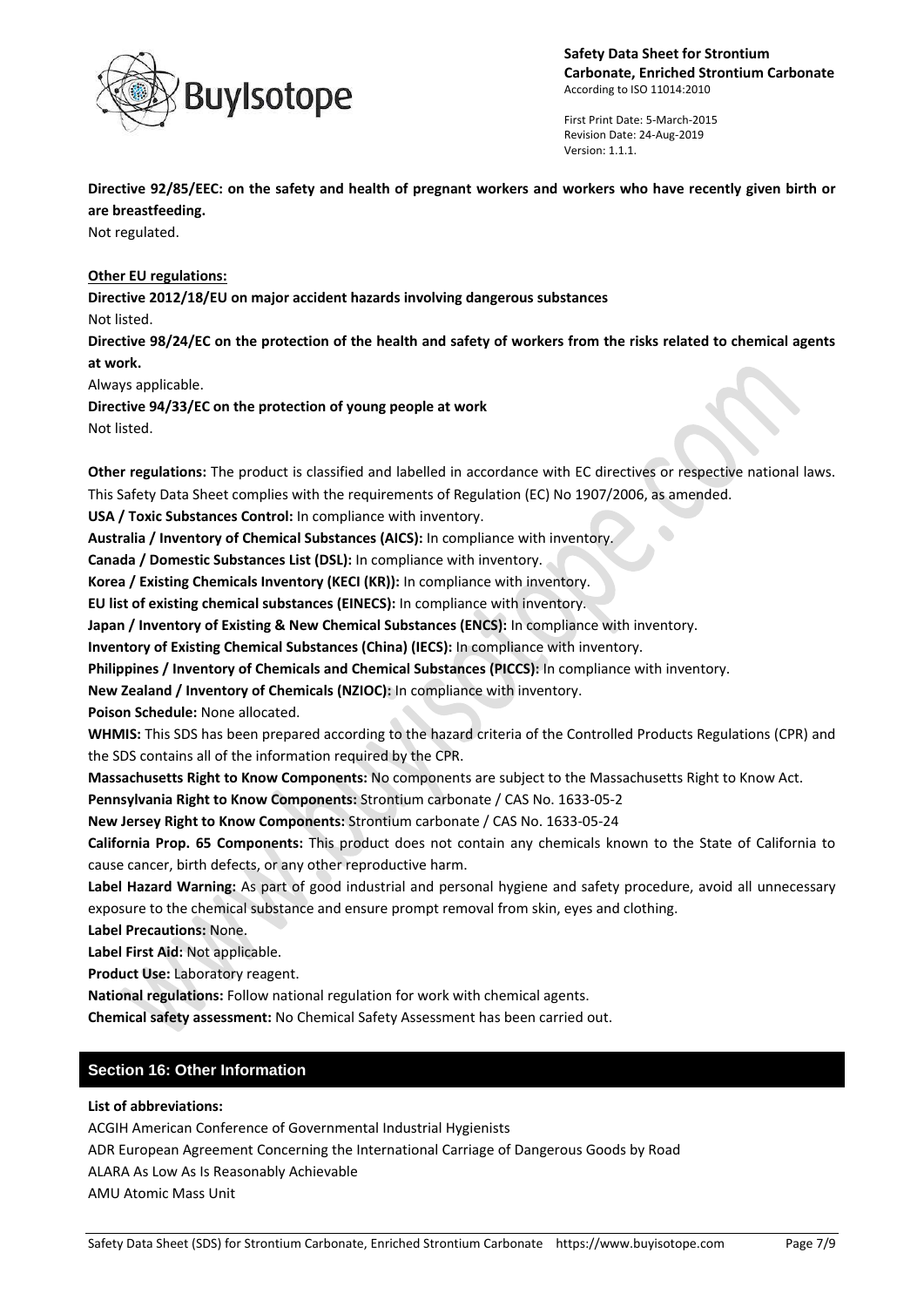



First Print Date: 5-March-2015 Revision Date: 24-Aug-2019 Version: 1.1.1.

ANSI American National Standards Institute BLS Basic Life Support CAM Continuous Air Monitor CAS Chemical Abstracts Service (division of the American Chemical Society) CEN European Committee for Standardization CERCLA Comprehensive Environmental Response Compensation and Liability Act CLP Classification, Labelling and Packaging (European Union) CPR Controlled Products Regulations (Canada) CWA Clean Water Act (USA) DAC Derived Air Concentration (USA) DOE United States Department of Energy (USA) DOT United States Department of Transportation (USA) DSL Domestic Substances List (Canada) EC50 Half Maximal Effective Concentration EINECS European Inventory of Existing Commercial Chemical Substances EHS Environmentally Hazardous Substance ELINCS European List of Notified Chemical Substances EMS Emergency Response Procedures for Ships Carrying Dangerous Goods EPA Environmental Protection Agency (USA) EPCRA Emergency Planning and Community Right-To-Know Act (EPCRA) of 1986 GHS Globally Harmonized System HMIS Hazardous Materials Identification System (USA) IARC International Agency for Research on Cancer IATA International Air Transport Association IBC Intermediate Bulk Containers ICAO International Civil Aviation Organization IDLH Immediately Dangerous to Life or Health IMDG International Maritime Code for Dangerous Goods LC50 Lethal concentration, 50 percent LD50 Lethal dose, 50 percent LDLO Lethal Dose Low LOEC Lowest-Observed-Effective Concentration MARPOL International Convention for the Prevention of Pollution from Ships MSHA Mine Safety and Health Administration (USA) NCRP National Council on Radiation Protection & Measurements (USA) NDSL Non-Domestic Substances List (Canada) NFPA National Fire Protection Association (USA) NIOSH National Institute for Occupational Safety and Health (USA) NOEC No Observed Effect Concentration N.O.S. Not Otherwise Specified NRC Nuclear Regulatory Commission (USA) NTP National Toxicology Program (USA) OSHA Occupational Safety and Health Administration (USA) PBT Persistent Bioaccumulative and Toxic Chemical PEL Permissible Exposure Limit PIH Poisonous by Inhalation Hazard RCRA Resource Conservation and Recovery Act (USA)